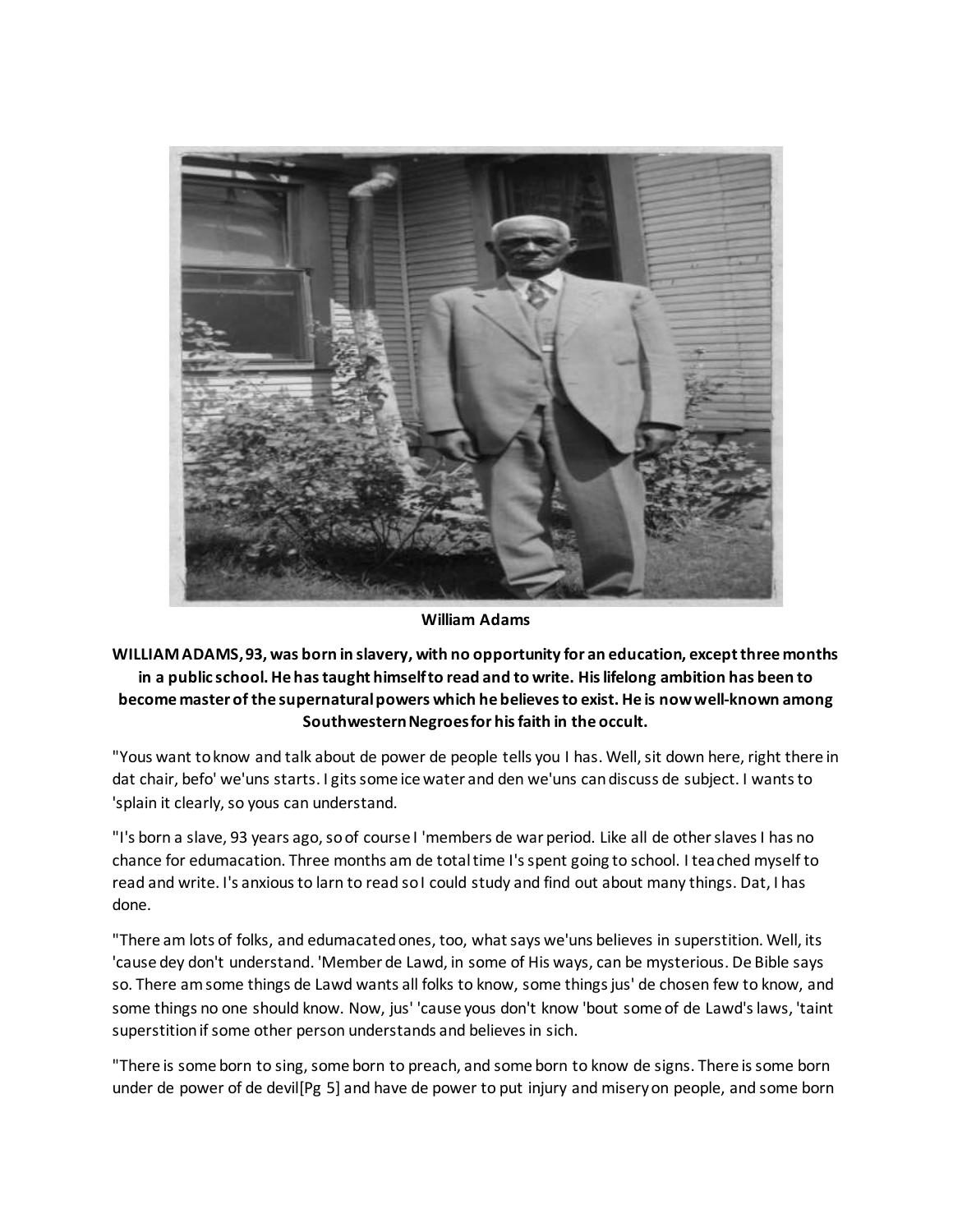under de power of de Lawd for to do good and overcome de evil power. Now, dat produces two forces, like fire and water. De evil forces starts de fire and I has de water force to put de fire out.

"How I larnt sich? Well, I's done larn it. It come to me. When de Lawd gives sich power to a person, it jus' comes to 'em. It am 40 years ago now when I's fust fully realize' dat I has de power. However, I's allus int'rested in de workin's of de signs. When I's a little piccaninny, my mammy and other folks used to talk about de signs. I hears dem talk about what happens to folks 'cause a spell was put on 'em. De old folks in dem days knows more about de signs dat de Lawd uses to reveal His laws den de folks of today. It am also true of de cullud folks in Africa, dey native land. Some of de folks laughs at their beliefs and says it am superstition, but it am knowin' how de Lawd reveals His laws.

"Now, let me tell yous of something I's seen. What am seen, can't be doubted. It happens when I's a young man and befo' I's realize' dat I's one dat am chosen for to show de power. A mule had cut his leg so bad dat him am bleedin' to death and dey couldn't stop it. An old cullud man live near there dat dey turns to. He comes over and passes his hand over de cut. Befo' long de bleedin' stop and dat's de power of de Lawd workin' through dat nigger, dat's all it am.

"I knows about a woman dat had lost her mind. De doctor say it was caused from a tumor in de head. Dey took an ex-ray picture, but dere's no tumor. Dey gives up and says its a peculiar case. Dat woman was took to one with de power of de good spirit and he say its a peculiar case for dem dat don't understand. Dis am a case of de evil spell. Two days after, de[Pg 6] woman have her mind back.

"Dey's lots of dose kind of cases de ord'nary person never hear about. Yous hear of de case de doctors can't understand, nor will dey 'spond to treatment. Dat am 'cause of de evil spell dat am on de persons.

"'Bout special persons bein' chosen for to show de power, read yous Bible. It says in de book of Mark, third chapter, 'and He ordained twelve, dat dey should be with Him, dat He might send them forth to preach and to have de power to heal de sick and to cast out devils.' If it wasn't no evil in people, why does de Lawd say, 'cast out sich?' And in de fifth chapter of James, it further say, 'If any am sick, let him call de elders. Let dem pray over him. De prayers of faith shall save him.' There 'tis again, Faith, dat am what counts.

"When I tells dat I seen many persons given up to die, and den a man with de power comes and saves sich person, den its not for people to say it am superstition to believe in de power.

"Don't forgit—de agents of de devil have de power of evil. Dey can put misery of every kind on people. Dey can make trouble with de work and with de business, with de fam'ly and with de health. So folks mus' be on de watch all de time. Folks has business trouble 'cause de evil power have control of 'em. Dey has de evil power cast out and save de business. There am a man in Waco dat come to see me 'bout dat. He say to me everything he try to do in de las' six months turned out wrong. It starts with him losin' his pocketbook with \$50.00 in it. He buys a carload of hay and it catch fire and he los' all of it. He spends[Pg 7] \$200.00 advertisin' de three-day sale and it begin to rain, so he los' money. It sho' am de evil power.

"'Well,' he say, 'Dat am de way it go, so I comes to you.'

"I says to him, 'Its de evil power dat have you control and we'uns shall cause it to be cast out.' Its done and he has no more trouble.